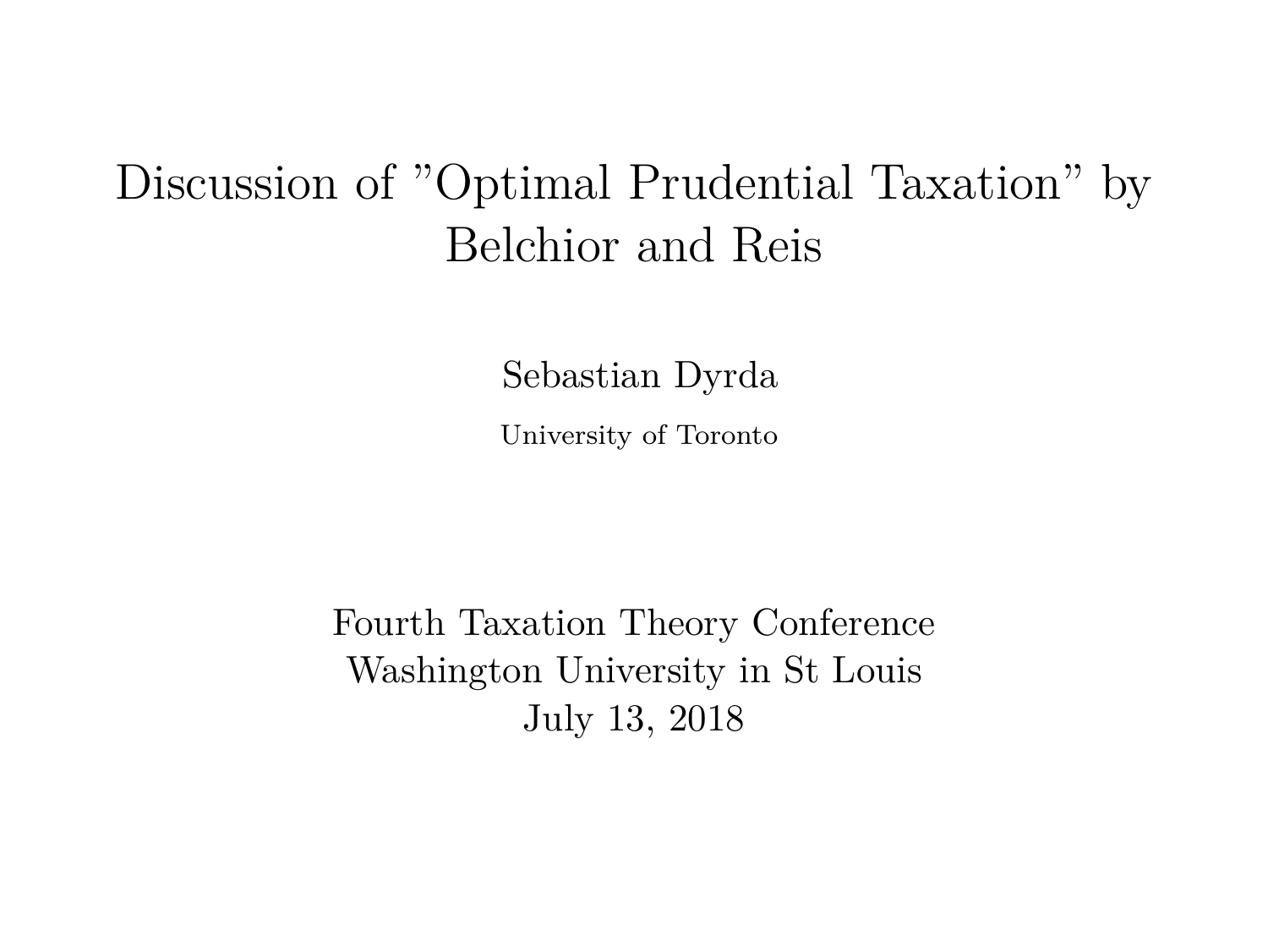### Summary reaction

- Interesting and concise paper on important topic! Relevant, especially for most European economies.
- Highlights the importance of intratemporal distortions in the SOE.
- Reverses non-zero capital control tax result obtained by Schmitt-Grohe, Uribe (2016).

Comments:

- Usual concern with Ramsey approach to optimal taxation: results are sensitive with regards to the set of available instruments.
- Ad-hoc downward wage rigidity friction.
- What are the quantitative implications?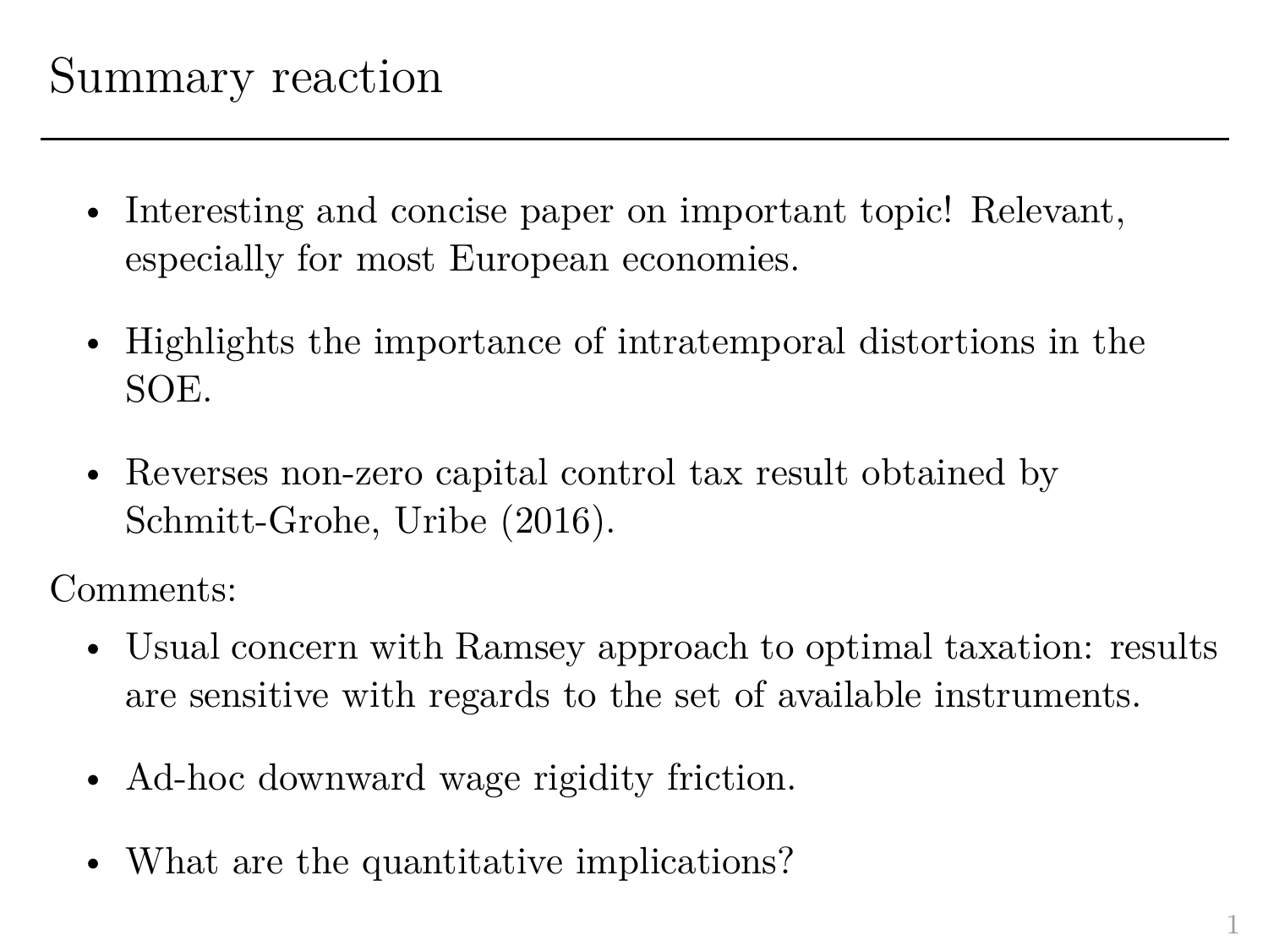- **Mundell's trilemma:** an open economy can not have an independent monetary policy together with fixed exchange rate and free capital mobility.
- Frictions lead to inefficiencies, which can not be corrected.
- Friction in this paper: **nominal wage rigidity**. Leading to inefficiency of allocation: **involuntary unemployment**.
- Belchior and Reis: part of the story behind recent periphery European crisis.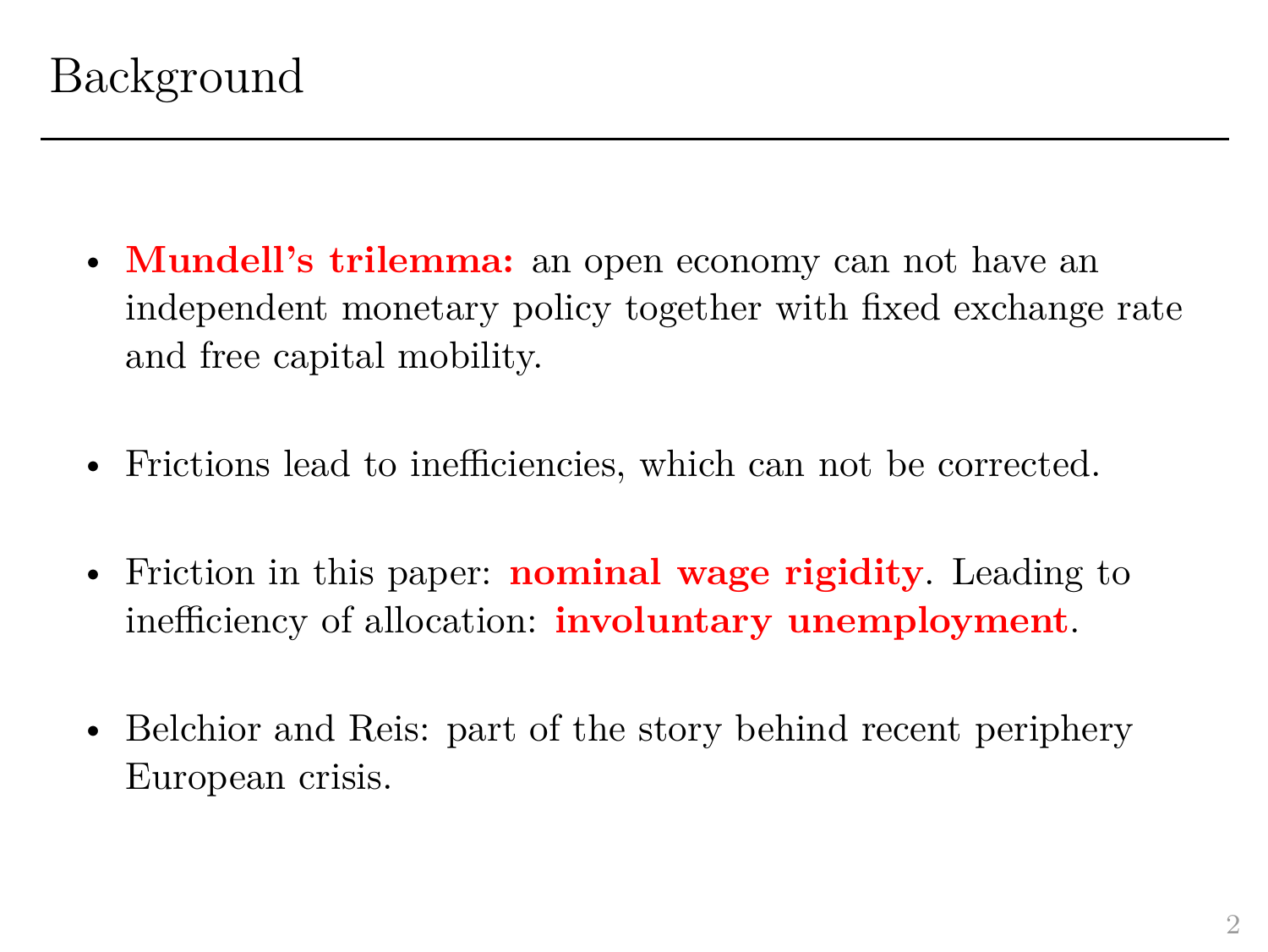## Model overview

- Small open economy. Representative agent with endogenous labor/leisure choice. CRS technology. Exogenous gov. expenditure to finance.
- Assets: state contingent bonds, capital and international lending at exogenous rate.
- Fiscal instruments: (i) labor income tax  $\tau_t^l$ , (ii) capital income tax  $\tau_t^k$  (iii) consumption tax  $\tau_t^c$  (iv) capital control tax  $\tau_t^d$ .
- Nominal rigidity of wages together with fixed exchange rate imply real wage rigidity:<br> $w_t \geq \gamma w_{t-1}$ imply real wage rigidity:

$$
w_t \geq \gamma w_{t-1}
$$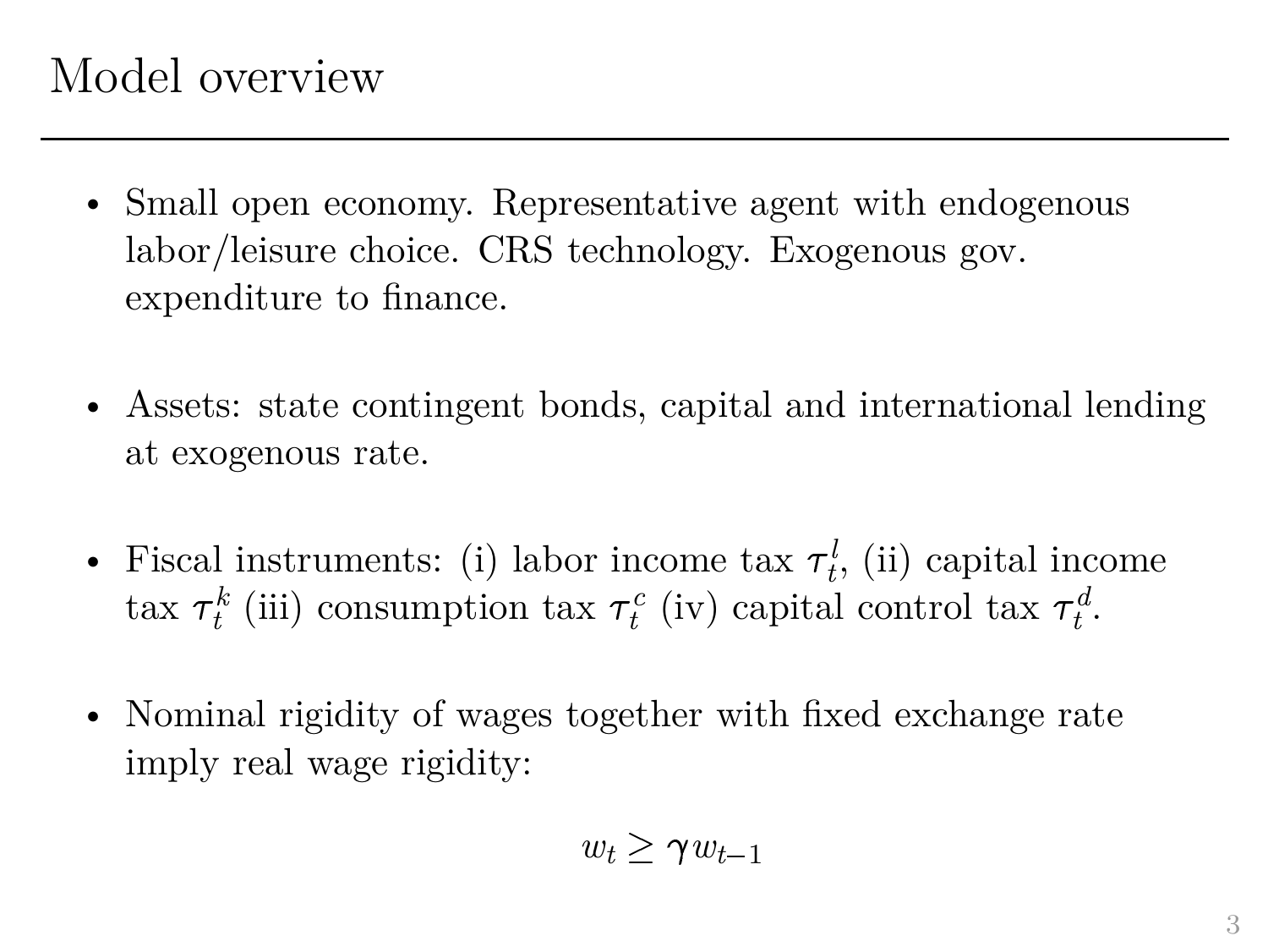Solve Ramsey problem imposing two **key assumptions:**

- 1. Consumption taxes undo the intertemporal wedge arising from changes in the consumption elasticities over time.
- 2. Whenever the wage-rigidity is binding, the level of employment is determined by firm's demand.

Main results:

- 1. Labor income tax is state contingent. Depending on the state of the economy it is either **prudential or reactive**.
- 2. Optimal capital income tax is **non-zero**.
- 3. Capital control tax is **zero**. The result survives as long as there exists an instrument to affect the relative price of leisure.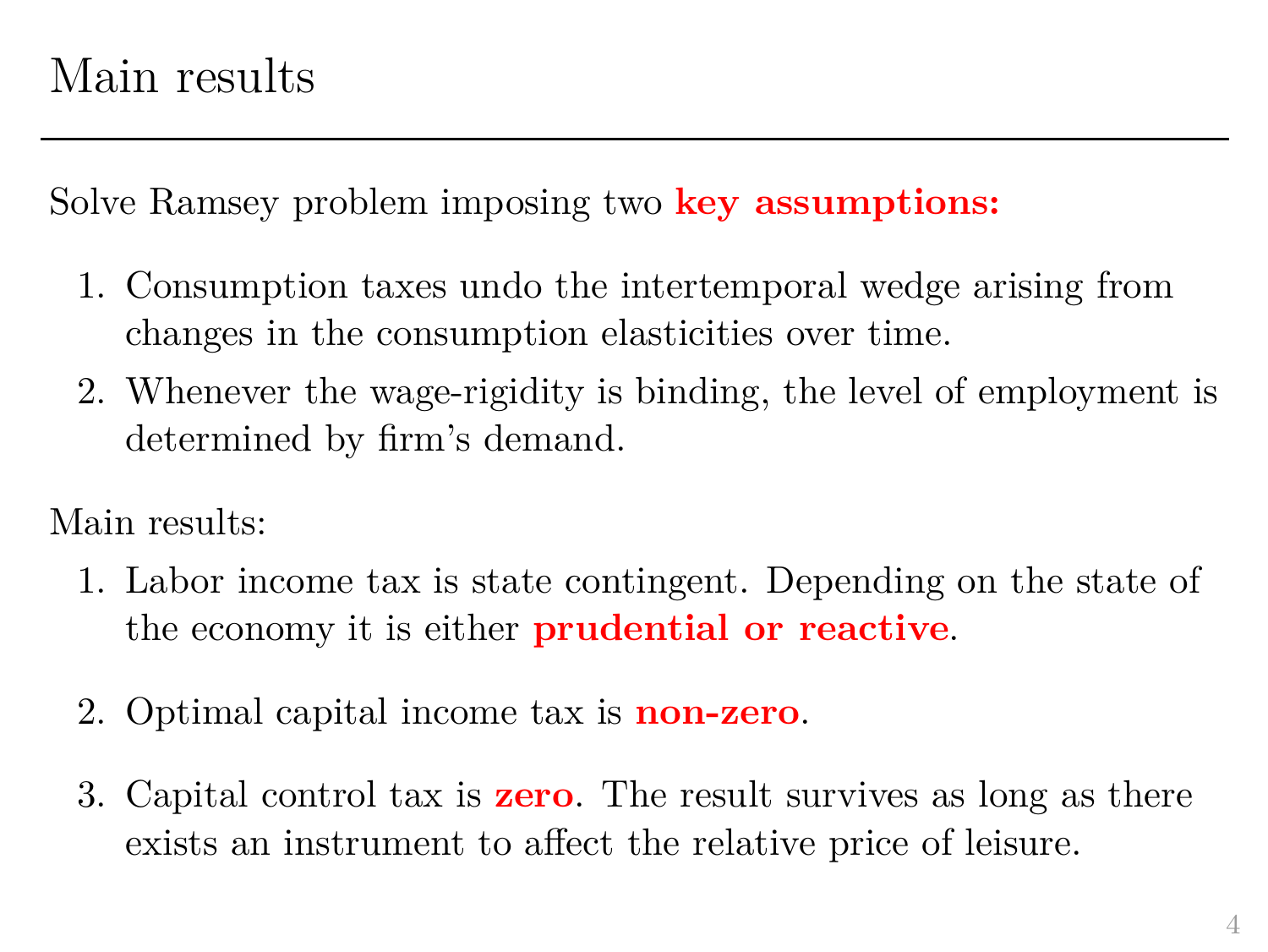#### Reactive labor income tax



• If the wage-rigidity constraint is binding, increase of labor income tax reduces labor supply and is non-distortionary.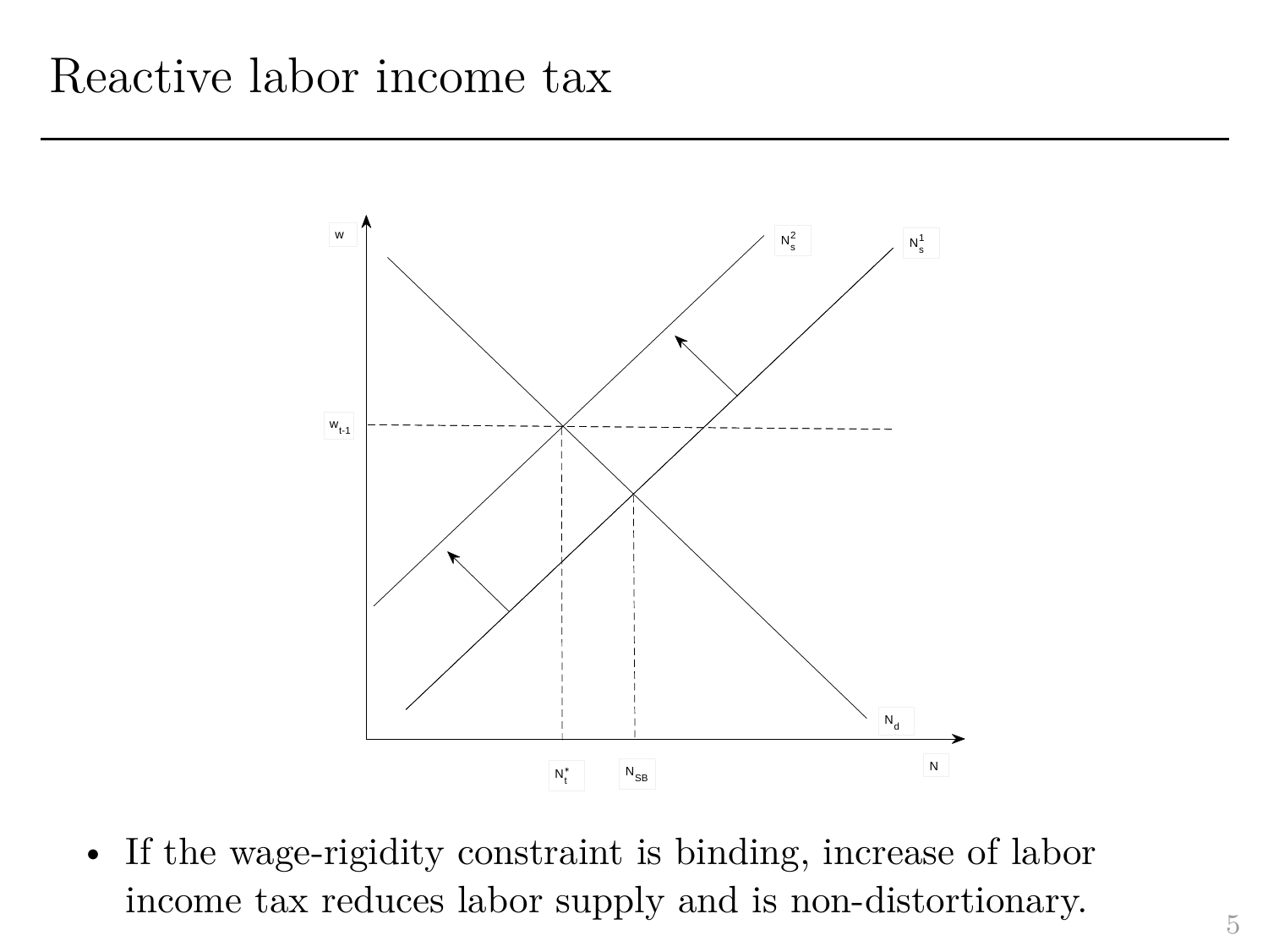#### Prudential labor income tax



• If the wage-rigidity constraint is slack, reduction of labor income tax lowers wages and relaxes the next period constraint.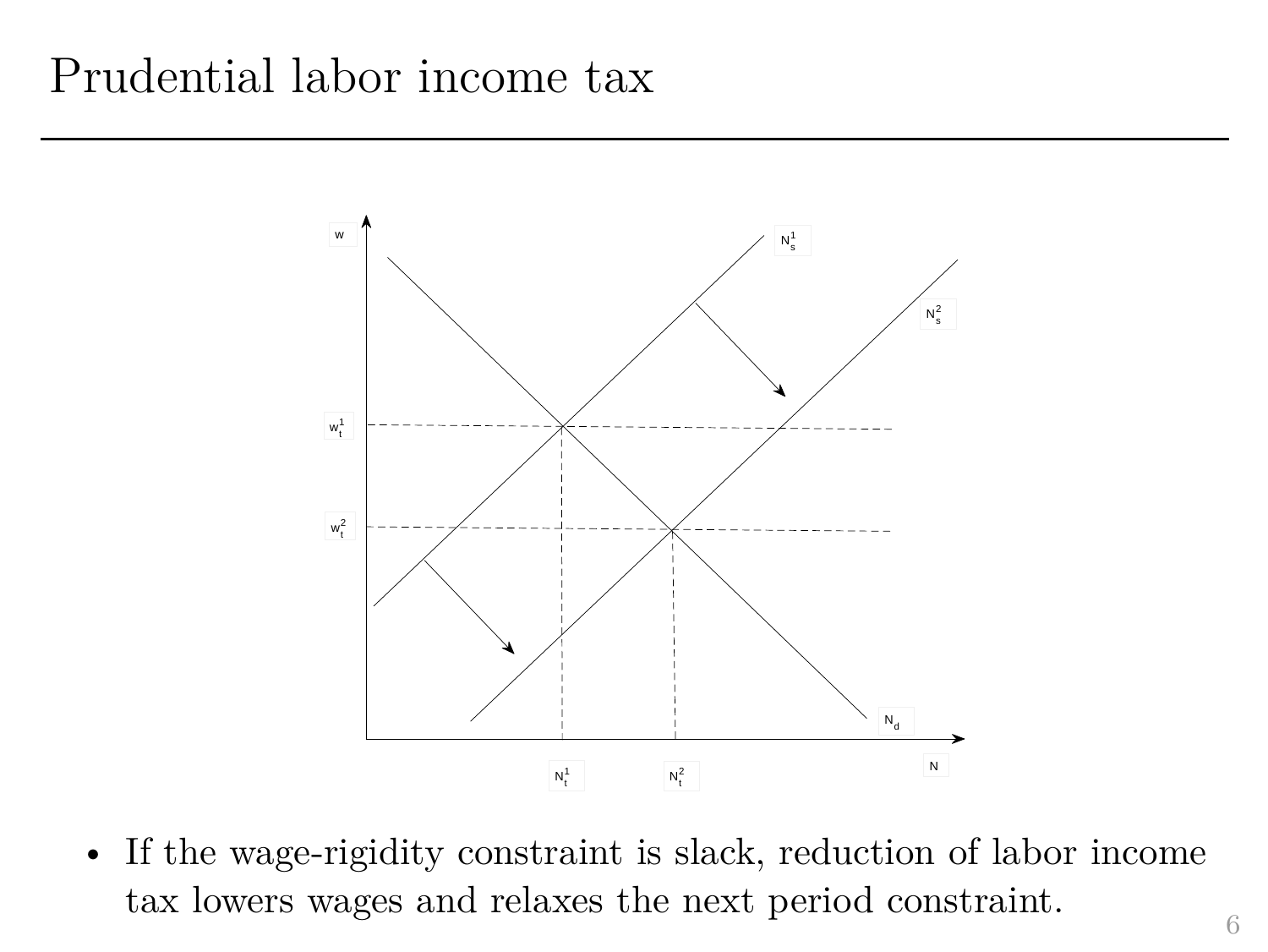#### Prudential labor income tax



• If the wage-rigidity constraint is slack, reduction of labor income tax lowers wages and relaxes the next period constraint.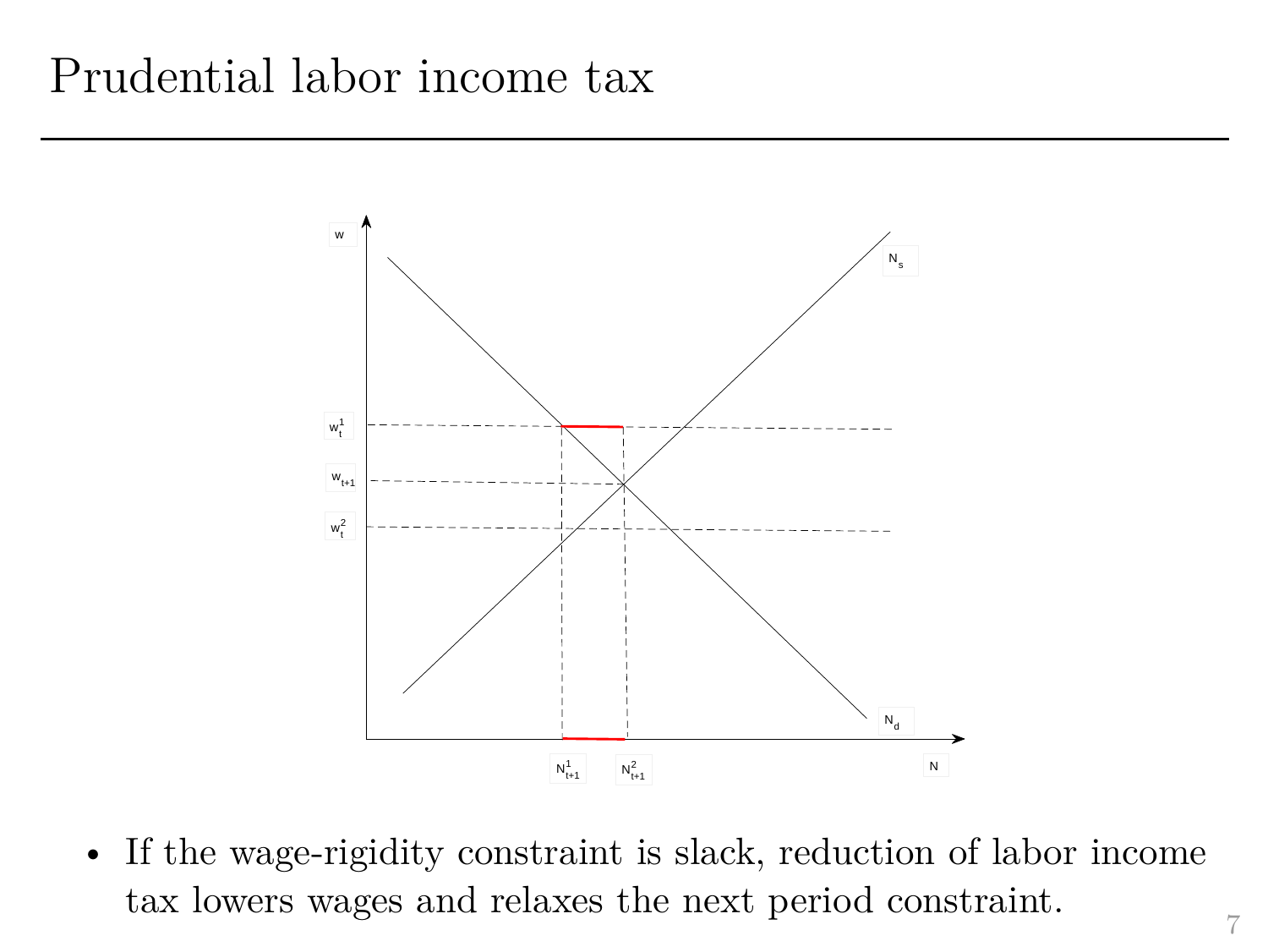# Sensitivity with respect to the fiscal instruments

- Ramsey approach by construction (as opposed to Mirrlees) restricts the set of available instruments.
- Balchior and Reis key restriction: no payroll taxes, since they are **politically infeasible**. With payroll tax the real wage rigidity is irrelevant.
- How about **corporate income taxes?** They are ubiquitous across countries. Usual tax base: profits net of capital depreciation and investment costs.
- Would they improve welfare relative to the set of instruments in the paper? Can they mitigate the real wage rigidity?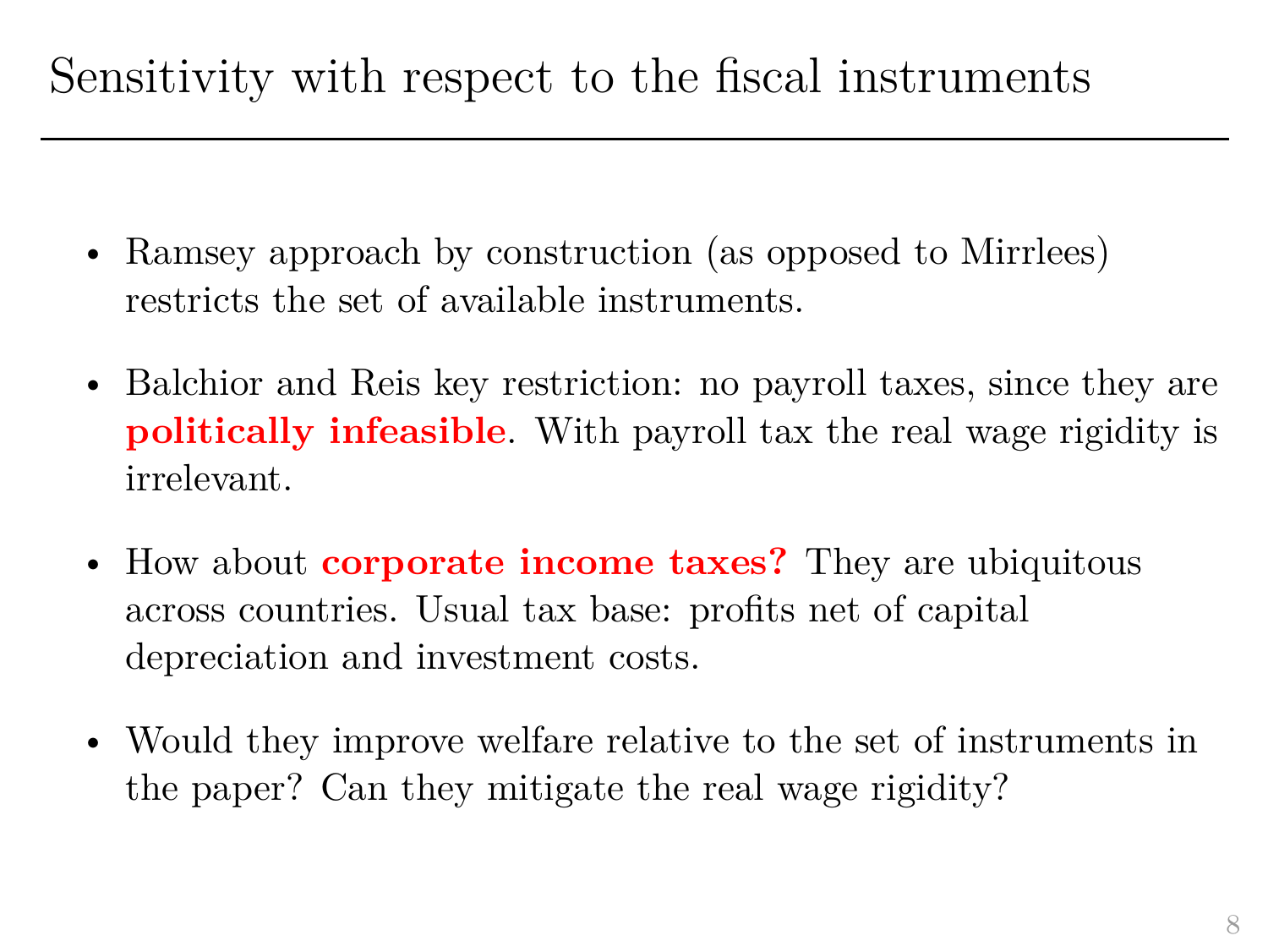- **Micro data evidence:** nominal rigidity is pervasive at establishment-level in the US - Fallick, Lettau, Wascher (2016)
- In the paper, the nominal and hence real wage rigidity is imposed on the allocation, rather than derived from the properties of the wage contract. Clearly an ad-hoc, but crucial assumption!
- Need **micro-foundations** of wage rigidity. What is the proper way to micro-found the wage rigidity for the purpose of the optimal taxation literature? Requirements:
	- Basic consistency with micro evidence
	- Simple enough to apply all the standard techniques
- Would the results in the paper survive under more realistic assumption that wage rigidity stems from the contract between workers and firms?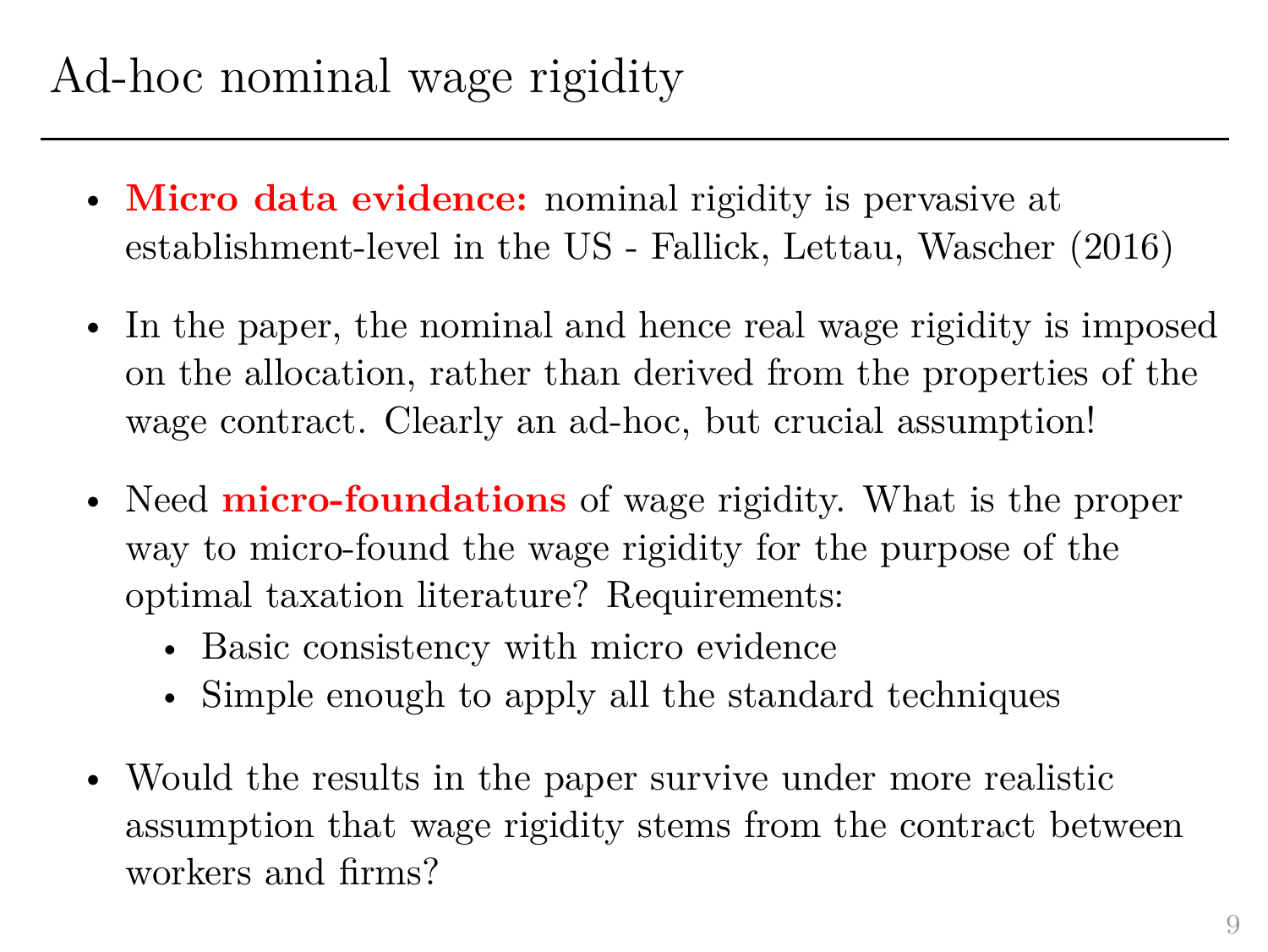- Theory paper. Still, at least some numerical or calibrated example would help.
- What are the quantitative implications for conducting fiscal policy over the business cycle? What are the welfare gains, relative to Schmitt-Grohe, Uribe (2016)?
- My conjecture: in a calibrated version of the model one would need very large variations in labor income tax to mitigate the impact of the downward wage rigidity.
- Why? **Micro-evidence** on labor supply elasticity suggest it is at best **modest** - Chetty et. al. (2011), (2013). Unresolved puzzle: gap between micro and macro labor elasticities!